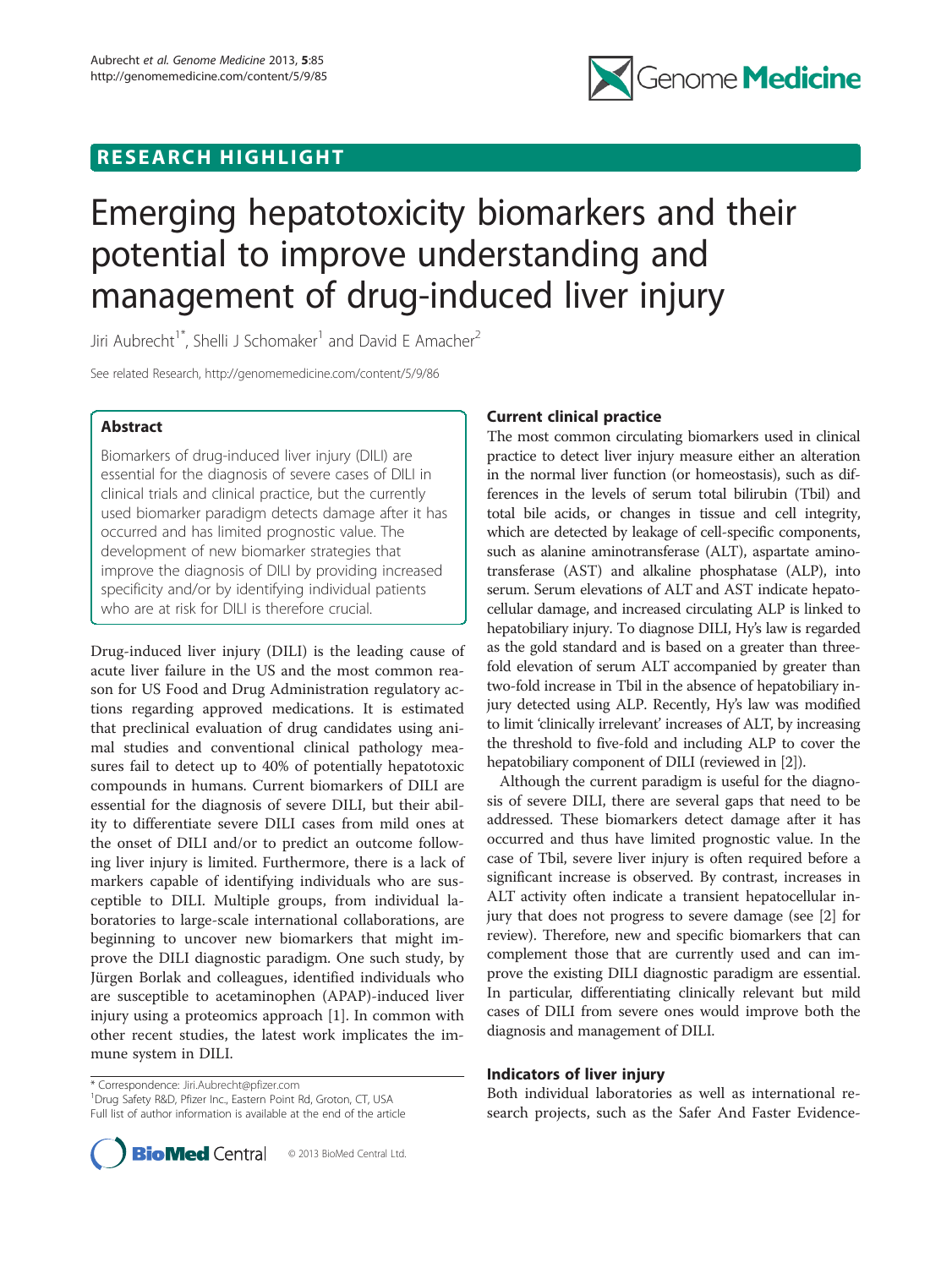based Translation (SAFE-T) consortium (started under the European Union Innovative Medicines Initiative) and the Critical Path Institute's Predictive Safety Testing Consortium, are evaluating novel biomarker approaches (for a review see [[2\]](#page-2-0) and Table 1). In a recently published study, which included the largest number of subjects to date, Schomaker and colleagues [\[3](#page-2-0)] evaluated the diagnostic utility of glutamate dehydrogenase (GLDH), purine nucleoside phosphorylase, malate dehydrogenase (MDH) and paraxonase 1 for liver injury in over 800 people, including healthy people of all ages, people with a variety of liver impairments and several cases of APAP poisoning. GLDH and MDH had a correlation with elevated ALT levels and possessed a high predictive power (determined by receiver operator characteristic analysis) for liver injury. An evaluation of patients with APAPinduced liver injury provided evidence that both GLDH and MDH might have utility as biomarkers of DILI.

To address the prognostic capability of emerging biomarkers for APAP poisoning, several studies evaluated miR122, high mobility group box-1 (HMGB1), caspasecleaved keratin-18 (K18) and GLDH in patients admitted to hospital for APAP overdose [\[4](#page-2-0)-[6\]](#page-2-0). In the first study, HMGB1 and K18 did not predict survival after APAP poisoning [\[6\]](#page-2-0), but subsequent studies found that levels of miR122, HMGB1 and K18, which could be detected at early stages after the APAP overdose (on the admission to the hospital), provided better prognostic value than ALT and APAP blood concentrations, and were predictors of whether the subject would develop acute liver injury [\[4,5](#page-2-0)]. In addition, a recent case study demonstrated the value of these biomarkers for decisionmaking before the initiation of therapy in APAPoverdosed subjects; miR122 and K18 elevations correctly identified the patient's need for N-acetyl cysteine therapy [[7\]](#page-2-0). Although more research is needed, these findings indicate the usefulness of emerging biomarkers in the management of DILI.

## Personalized medicine

The identification of individuals who are susceptible to DILI before treatment would improve drug safety. In such a paradigm, genetic or biochemical biomarkers

would classify populations at risk of developing liver injury before exposure. This is the foundation of the personalized medicine approach, in which individual patients are treated with therapeutics based on their individual susceptibilities to known adverse drug effects. To date, several genome-wide association studies (GWAS) have identified specific genetic loci, such as HLA-B\*5701, HLA-A\*0201 and HLA-DQB1\*0602, that confer predisposition to liver injury from the drugs flucloxallicin, amoxicillin and clavulanate, respectively [[8,9\]](#page-2-0). Despite these successes in identifying genetic predisposition to DILI for individual agents, the search for genetic loci that are associated with general DILI has proven to be difficult, as shown by a recent study [\[10](#page-2-0)]. In this GWAS of over 700 DILI patients from the USbased Drug-Induced Liver Injury Network and three international registries, a relatively weak association between STAT4 (signal transducer and activator of transcription protein 4 involved with the growth, survival and differentiation of cells and the development and function of the immune system) and DILI was observed, indicating a role for the immune system in DILI. The absence of other GWAS findings supports the idea that strong genetic determinants of DILI may be largely drug-specific or reflect rare genetic variations.

In search of non-genetic determinants of DILI susceptibility, the recently published study by Borlack and colleagues [\[1\]](#page-2-0) used a proteomics approach to identify individuals who are susceptible to APAP-induced liver injury. In this case, healthy individuals exhibited a transient increase of ALT after treatment with the maximum allowable dose of APAP. Using differences in serum proteomic profiles (before APAP treatment) as indicators of individuals who were highly susceptible to APAP-induced liver injury, the study uncovered 20 proteins that function primarily in the acute phase and/or immune response as susceptibility factors. Both the presence of acute phase and immune response proteins before APAP treatment and the STAT4 genetic association mentioned above [\[10](#page-2-0)] provide further evidence for a crucial role of the immune response in predisposing individuals to DILI. More importantly, these findings provide a crucial impetus for further prospective studies to evaluate fully the ability of

Table 1 Status of circulating biomarkers of hepatotoxicity

| Type                              | In clinical use                                        | Emerging                                          |
|-----------------------------------|--------------------------------------------------------|---------------------------------------------------|
| <b>Proteins</b>                   | ALT, AST, ALP, GGT, 5'-nucleotidase, TNFa, IL-1ß, IL-6 | PON1, PNP, MDH, GLDH, ARG1, aGST, HPD, K18, HMGB1 |
| Nucleic acids                     |                                                        | miR-122 and miR-192, mRNA Alb and mRNA Ambp       |
| <b>Excretory function markers</b> | Bilirubin, total bile acids                            | Bile acid profiles (conjugated vs. unconjugated)  |
| Genetic                           |                                                        | HLA-B*5701, HLA-A*0201 and HLA-DQB1*0602          |
|                                   |                                                        |                                                   |

Alb, albumin; ALP, alkaline phosphatase; ALT, alanine aminotransferase; Ambp, α-1-microglobulin/bikunin precursor; ARG1, arginase 1; AST, aspartate aminotransferase; GGT, gamma-glutamyl transferase; GLDH, glutamate dehydrogenase; αGST, α gluthathione-S-transferase; HMGB1, high mobility group box-1 protein; HPD, 4-hydroxyphenylpyruvate dioxygenase; IL-1β, interleukin-1β; IL-6, interleukin-6; K18, keratin-18; MDH, malate dehydrogenase; miRNA-122, microRNA-122; miRNA-192, microRNA-192; PON1, paraoxonase 1; PNP, purine nucleoside phosphorylase; TNFα, tumor necrosis factor-α.